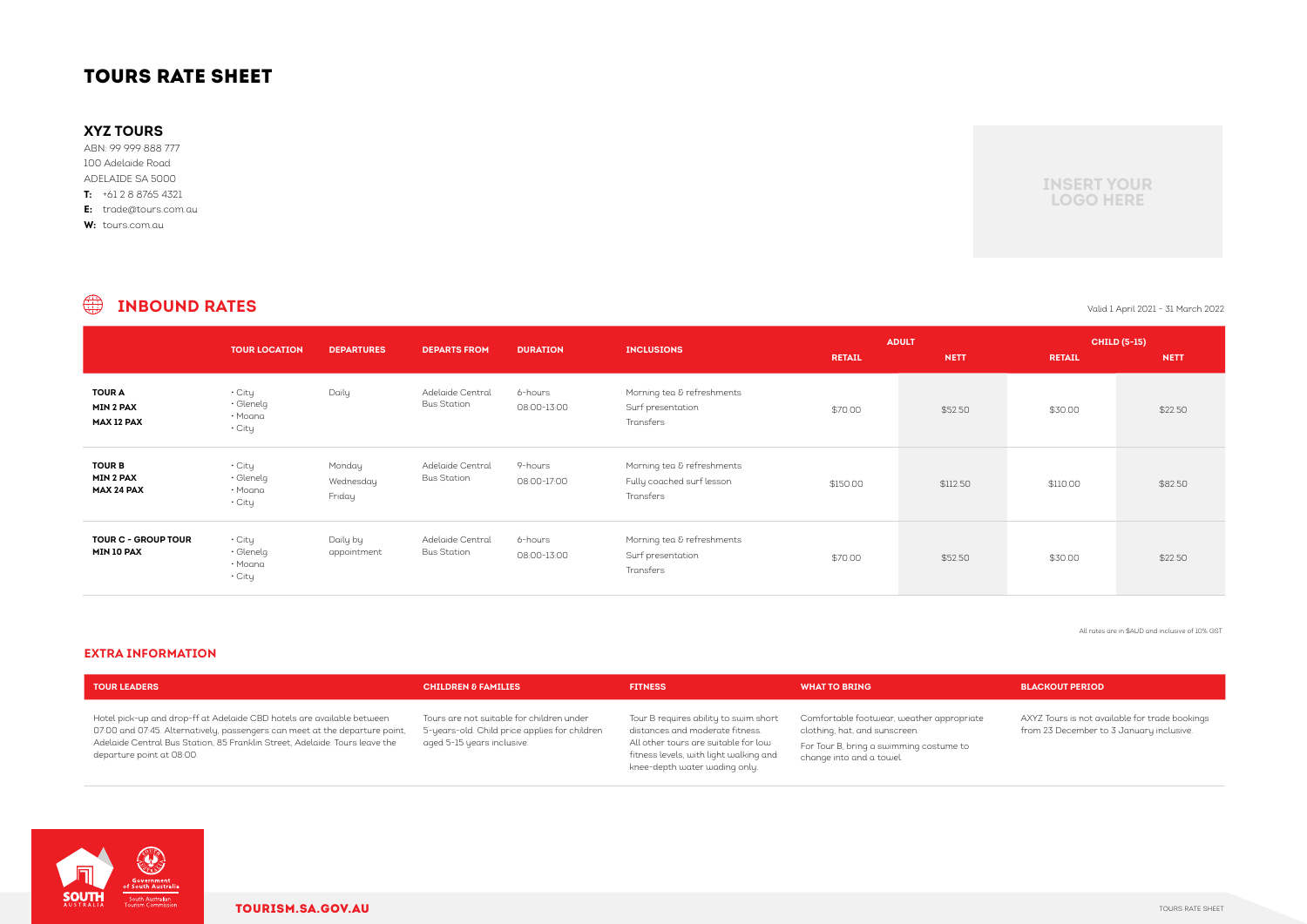### **WHOLESALE RATES** Valid 1 April 2021 - 31 March 2022  $\circledR$

|                                                        | <b>TOUR LOCATION</b>                                       | <b>DEPARTURES</b>             | <b>DEPARTS FROM</b>                    | <b>DURATION</b>        | <b>INCLUSIONS</b>                                                    | <b>RETAIL</b> | <b>ADULT</b><br><b>NETT</b> | <b>RETAIL</b> | <b>CHILD (5-15)</b><br><b>NETT</b> |
|--------------------------------------------------------|------------------------------------------------------------|-------------------------------|----------------------------------------|------------------------|----------------------------------------------------------------------|---------------|-----------------------------|---------------|------------------------------------|
| <b>TOUR A</b><br><b>MIN 2 PAX</b><br><b>MAX 12 PAX</b> | $\cdot$ City<br>$\cdot$ Glenelg<br>• Moana<br>$\cdot$ City | Daily                         | Adelaide Central<br><b>Bus Station</b> | 6-hours<br>08:00-13:00 | Morning tea & refreshments<br>Surf presentation<br>Transfers         | \$70.00       | \$56.00                     | \$30.00       | \$24.00                            |
| <b>TOUR B</b><br><b>MIN 2 PAX</b><br><b>MAX 24 PAX</b> | $\cdot$ City<br>$\cdot$ Glenelg<br>• Moana<br>$\cdot$ City | Monday<br>Wednesday<br>Friday | Adelaide Central<br><b>Bus Station</b> | 9-hours<br>08:00-17:00 | Morning tea & refreshments<br>Fully coached surf lesson<br>Transfers | \$150.00      | \$120.00                    | \$110.00      | \$88.00                            |
| <b>TOUR C - GROUP TOUR</b><br><b>MIN 10 PAX</b>        | • City<br>$\cdot$ Glenelg<br>• Moana<br>$\cdot$ City       | Daily by<br>appointment       | Adelaide Central<br><b>Bus Station</b> | 6-hours<br>08:00-13:00 | Morning tea & refreshments<br>Surf presentation<br>Transfers         | \$70.00       | \$56.00                     | \$30.00       | \$24.00                            |

### **EXTRA INFORMATION**

All rates are in \$AUD and inclusive of 10% GST

| <b>TOUR LEADERS</b>                                                                                                                                                                                                                                               | <b>CHILDREN &amp; FAMILIES</b>                                                                                           | <b>FITNESS</b>                                                                                                                                                                              | <b>WHAT TO BRING</b>                                                                                                                              | <b>BLACKOUT PERIOD</b>                     |
|-------------------------------------------------------------------------------------------------------------------------------------------------------------------------------------------------------------------------------------------------------------------|--------------------------------------------------------------------------------------------------------------------------|---------------------------------------------------------------------------------------------------------------------------------------------------------------------------------------------|---------------------------------------------------------------------------------------------------------------------------------------------------|--------------------------------------------|
| Hotel pick-up and drop-ff at Adelaide CBD hotels are available between<br>07:00 and 07:45. Alternatively, passengers can meet at the departure point,<br>Adelaide Central Bus Station, 85 Franklin Street, Adelaide. Tours leave the<br>departure point at 08:00. | Tours are not suitable for children under<br>5-years-old. Child price applies for children<br>aged 5-15 years inclusive. | Tour B requires ability to swim short<br>distances and moderate fitness.<br>All other tours are suitable for low<br>fitness levels, with light walking and<br>knee-depth water wading only. | Comfortable footwear, weather appropriate<br>clothing, hat, and sunscreen.<br>For Tour B, bring a swimming costume to<br>change into and a towel. | AXYZ Tours is not av<br>from 23 December t |



AXYZ Tours is not available for trade bookings from 23 December to 3 January inclusive.

# TOURS RATE SHEET

## **XYZ TOURS**

ABN: 99 999 888 777 100 Adelaide Road ADELAIDE SA 5000 **T:** +61 2 8 8765 4321

**E:** trade@tours.com.au

**W:** tours.com.au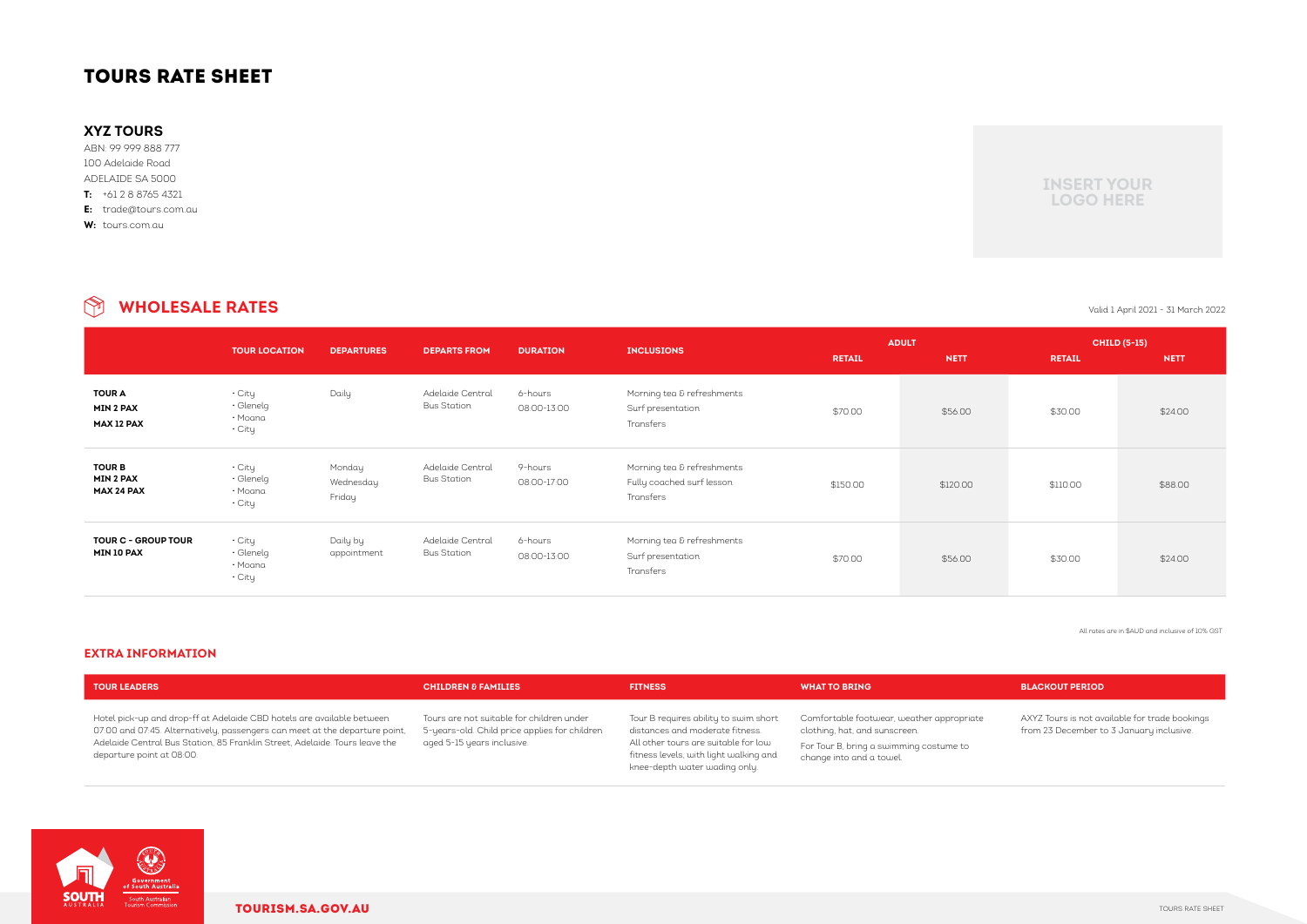|                                                 | <b>TOUR LOCATION</b>                           | <b>DEPARTURES</b>             | <b>DEPARTS FROM</b>                    | <b>DURATION</b>        | <b>INCLUSIONS</b>                                                    | <b>RETAIL</b> | <b>ADULT</b><br><b>NETT</b> | <b>RETAIL</b> | <b>CHILD (5-15)</b><br><b>NETT</b> |
|-------------------------------------------------|------------------------------------------------|-------------------------------|----------------------------------------|------------------------|----------------------------------------------------------------------|---------------|-----------------------------|---------------|------------------------------------|
| <b>TOUR A</b><br><b>MIN 2 PAX</b><br>MAX 12 PAX | • City<br>$\cdot$ Glenelg<br>• Moana<br>• City | Daily                         | Adelaide Central<br><b>Bus Station</b> | 6-hours<br>08:00-13:00 | Morning tea & refreshments<br>Surf presentation<br>Transfers         | \$70.00       | \$59.50                     | \$30.00       | \$25.50                            |
| <b>TOUR B</b><br><b>MIN 2 PAX</b><br>MAX 24 PAX | • City<br>$\cdot$ Glenelg<br>• Moana<br>• City | Monday<br>Wednesday<br>Friday | Adelaide Central<br><b>Bus Station</b> | 9-hours<br>08:00-17:00 | Morning tea & refreshments<br>Fully coached surf lesson<br>Transfers | \$150.00      | \$127.50                    | \$110.00      | \$93.50                            |
| <b>TOUR C - GROUP TOUR</b><br>MIN 10 PAX        | • City<br>$\cdot$ Glenelg<br>• Moana<br>• City | Daily by<br>appointment       | Adelaide Central<br><b>Bus Station</b> | 6-hours<br>08:00-13:00 | Morning tea & refreshments<br>Surf presentation<br>Transfers         | \$70.00       | \$59.50                     | \$30.00       | \$25.50                            |

### **EXTRA INFORMATION**

### **ONLINE RATES** Valid 1 April 2021 - 31 March 2022

All rates are in \$AUD and inclusive of 10% GST

| <b>TOUR LEADERS</b>                                                                                                                                                                                                                                               | <b>CHILDREN &amp; FAMILIES</b>                                                                                           | <b>FITNESS</b>                                                                                                                                                                              | <b>WHAT TO BRING</b>                                                                                                                              | <b>BLACKOUT PERIOD</b>                     |
|-------------------------------------------------------------------------------------------------------------------------------------------------------------------------------------------------------------------------------------------------------------------|--------------------------------------------------------------------------------------------------------------------------|---------------------------------------------------------------------------------------------------------------------------------------------------------------------------------------------|---------------------------------------------------------------------------------------------------------------------------------------------------|--------------------------------------------|
| Hotel pick-up and drop-ff at Adelaide CBD hotels are available between<br>07:00 and 07:45. Alternatively, passengers can meet at the departure point,<br>Adelaide Central Bus Station, 85 Franklin Street, Adelaide. Tours leave the<br>departure point at 08:00. | Tours are not suitable for children under<br>5-years-old. Child price applies for children<br>aged 5-15 years inclusive. | Tour B requires ability to swim short<br>distances and moderate fitness.<br>All other tours are suitable for low<br>fitness levels, with light walking and<br>knee-depth water wading only. | Comfortable footwear, weather appropriate<br>clothing, hat, and sunscreen.<br>For Tour B, bring a swimming costume to<br>change into and a towel. | AXYZ Tours is not av<br>from 23 December t |



AXYZ Tours is not available for trade bookings from 23 December to 3 January inclusive.

# TOURS RATE SHEET

## **XYZ TOURS**

ABN: 99 999 888 777 100 Adelaide Road ADELAIDE SA 5000 **T:** +61 2 8 8765 4321

**E:** trade@tours.com.au

**W:** tours.com.au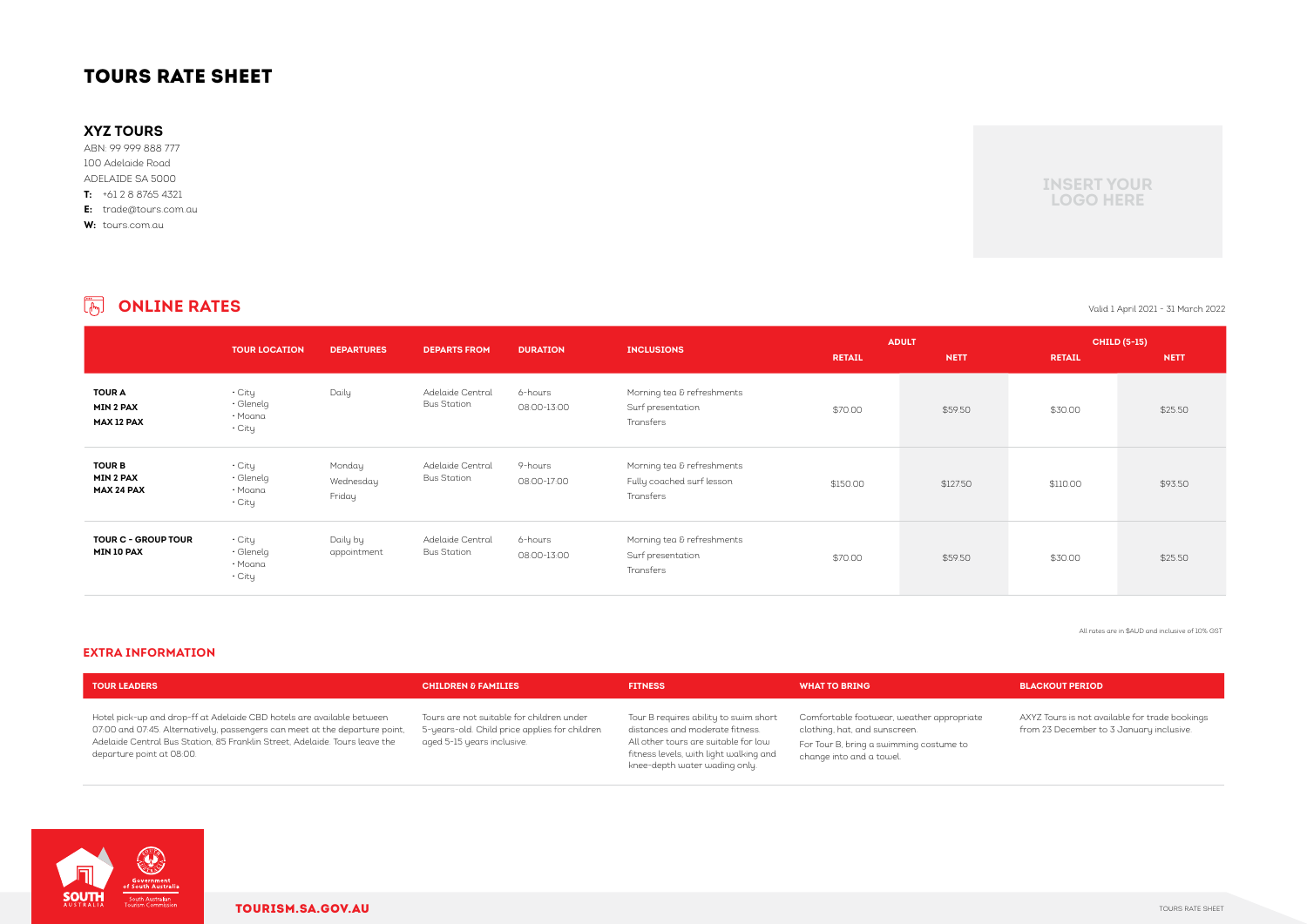|                                                        | <b>TOUR LOCATION</b>                           | <b>DEPARTURES</b>             | <b>DEPARTS FROM</b>                    | <b>DURATION</b>        | <b>INCLUSIONS</b>                                                    | <b>RETAIL</b> | <b>ADULT</b><br><b>NETT</b> | <b>RETAIL</b> | <b>CHILD (5-15)</b><br><b>NETT</b> |
|--------------------------------------------------------|------------------------------------------------|-------------------------------|----------------------------------------|------------------------|----------------------------------------------------------------------|---------------|-----------------------------|---------------|------------------------------------|
| <b>TOUR A</b><br><b>MIN 2 PAX</b><br><b>MAX 12 PAX</b> | • City<br>$\cdot$ Glenelg<br>• Moana<br>• City | Daily                         | Adelaide Central<br><b>Bus Station</b> | 6-hours<br>08:00-13:00 | Morning tea & refreshments<br>Surf presentation<br>Transfers         | \$70.00       | \$63.00                     | \$30.00       | \$27.00                            |
| <b>TOUR B</b><br><b>MIN 2 PAX</b><br><b>MAX 24 PAX</b> | • City<br>$\cdot$ Glenelg<br>• Moana<br>• City | Monday<br>Wednesday<br>Friday | Adelaide Central<br><b>Bus Station</b> | 9-hours<br>08:00-17:00 | Morning tea & refreshments<br>Fully coached surf lesson<br>Transfers | \$150.00      | \$135.00                    | \$110.00      | \$99.00                            |
| <b>TOUR C - GROUP TOUR</b><br><b>MIN 10 PAX</b>        | • City<br>$\cdot$ Glenelg<br>• Moana<br>• City | Daily by<br>appointment       | Adelaide Central<br><b>Bus Station</b> | 6-hours<br>08:00-13:00 | Morning tea & refreshments<br>Surf presentation<br>Transfers         | \$70.00       | \$63.00                     | \$30.00       | \$27.00                            |

### **EXTRA INFORMATION**

# **RETAIL RATES** Valid 1 April 2021 - 31 March 2022

All rates are in \$AUD and inclusive of 10% GST

| <b>TOUR LEADERS</b>                                                                                                                                                                                                                                               | <b>CHILDREN &amp; FAMILIES</b>                                                                                           | <b>FITNESS</b>                                                                                                                                                                              | <b>WHAT TO BRING</b>                                                                                                                              | <b>BLACKOUT PERIOD</b>                     |
|-------------------------------------------------------------------------------------------------------------------------------------------------------------------------------------------------------------------------------------------------------------------|--------------------------------------------------------------------------------------------------------------------------|---------------------------------------------------------------------------------------------------------------------------------------------------------------------------------------------|---------------------------------------------------------------------------------------------------------------------------------------------------|--------------------------------------------|
| Hotel pick-up and drop-ff at Adelaide CBD hotels are available between<br>07:00 and 07:45. Alternatively, passengers can meet at the departure point,<br>Adelaide Central Bus Station, 85 Franklin Street, Adelaide. Tours leave the<br>departure point at 08:00. | Tours are not suitable for children under<br>5-years-old. Child price applies for children<br>aged 5-15 years inclusive. | Tour B requires ability to swim short<br>distances and moderate fitness.<br>All other tours are suitable for low<br>fitness levels, with light walking and<br>knee-depth water wading only. | Comfortable footwear, weather appropriate<br>clothing, hat, and sunscreen.<br>For Tour B, bring a swimming costume to<br>change into and a towel. | AXYZ Tours is not av<br>from 23 December t |



AXYZ Tours is not available for trade bookings from 23 December to 3 January inclusive.

# TOURS RATE SHEET

## **XYZ TOURS**

ABN: 99 999 888 777 100 Adelaide Road ADELAIDE SA 5000 **T:** +61 2 8 8765 4321 **E:** trade@tours.com.au

**W:** tours.com.au